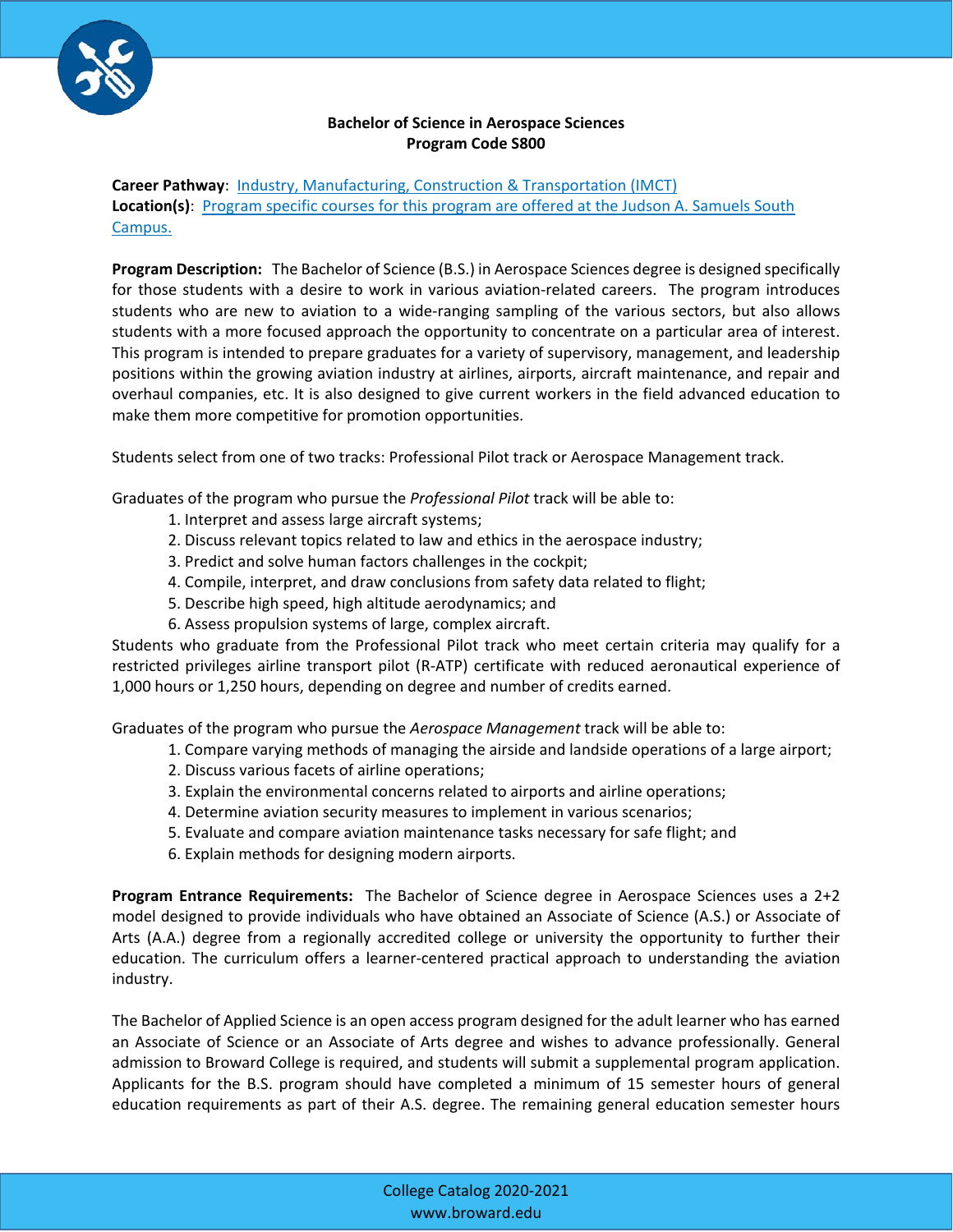(totaling 36) will be completed during the Bachelor of Science degree program. Students must meet all of the State of Florida Bachelor of Science general education requirements to be awarded the Bachelor of Science (B.S.) degree in Aerospace Sciences.

Applicants are required to have a cumulative grade point average (GPA) of 2.0 on a 4.0 scale in all postsecondary coursework. Applicants must be in good academic standing at the last institution they attended. Broward College will automatically access the transcripts of previous or current Broward College students applying to the B.S. program. As part of the admission process, students are required to complete an educational plan with their advisor.

Students who are new to Broward College must first apply to the college by visiting the college's website at www.broward.edu. General admission to Broward College does not constitute admission to the B.S. program. Students must also submit a supplemental program application, which can be found at www.broward.edu/aviation. Students currently attending Broward College who wish to apply to the B.S. program are required to complete the supplemental program application which can be found at www.broward.edu/aviation. Graduates or previous Broward College students who have not been in attendance for more than two major terms are required to complete *both* the re-entry application and the supplemental program application. Please visit www.broward.edu for the re-entry application and then visit the department website at www.broward.edu/aviation for the supplemental program application. International students must first be admitted to the college. Please visit www.broward.edu/international for admissions requirements. Once admitted, student will complete the supplemental program application.

**Graduation Requirements:** The Bachelor of Science degree will be awarded to students who meet the following requirements:

- A minimum of 120 semester credit hours in the prescribed coursework is required for the Bachelor of Science degree. Coursework is comprised of both lower division (A.A. or A.S.) and upper division (B.S.) as specified by the program sheet.
- Demonstrated competency in a foreign language
- Students must maintain an overall GPA of 2.0 to meet their graduation requirements.

**Additional Program Information**: Students interested in pursuing the Bachelor of Science in Aerospace Sciences degree who have an Associate of Arts degree or who do not have an Associate of Science degree in an aviation-related program from Broward College may have additional prerequisite coursework to complete. This coursework may fulfil the requirements of the upper division coursework. Students must meet with an academic advisor to determine specific requirements based on previously completed lower division courses. Visit program's [website](http://www.broward.edu/aviation) for additional information

# Build Your Education

 $\overline{\phantom{a}}$ 

ì

Associate of Science Associate of Science<br>or Associate of Arts Bachelor of Science

Ĩ **Recommended Course Sequence - Professional Pilot Track A**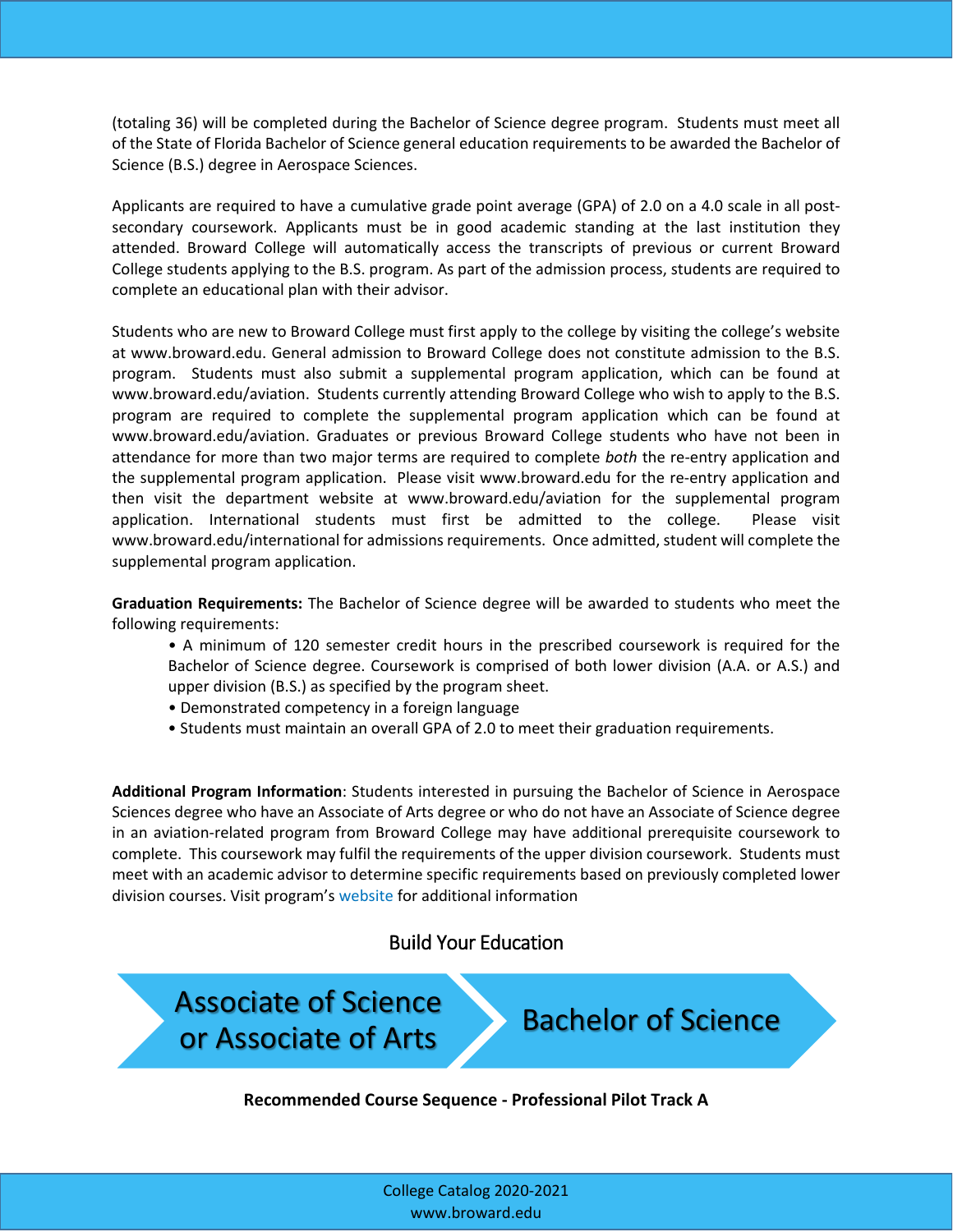| <b>Full Time</b>           | <b>Part Time</b>  | <b>Course ID</b> | <b>Description</b>                            | <b>Credits</b> |
|----------------------------|-------------------|------------------|-----------------------------------------------|----------------|
| Term 1                     | Term 1            | <b>ENC1102</b>   | <b>Writing Composition II</b>                 | 3              |
|                            |                   | <b>GE Course</b> | Mathematics*                                  | 3              |
|                            | Term 2            | ASC3215          | <b>Advanced Aviation Weather</b>              | 3              |
|                            |                   | ASC3321          | <b>Advanced Aviation Law</b>                  | 3              |
| Term <sub>2</sub>          | Term 3            | <b>AVM3522</b>   | <b>Airline Operations I</b>                   | 3              |
|                            |                   | <b>GE Course</b> | <b>Social Science</b>                         | 3              |
|                            | Term 4            | <b>GE Course</b> | <b>Humanities</b>                             | 3              |
|                            |                   | ASC3478          | <b>Advanced Aviation Human Factors I</b>      | 3              |
|                            | Term 5            | <b>GE Course</b> | <b>Science</b>                                | 3              |
| Term <sub>3</sub>          |                   | <b>GE Course</b> | <b>Science Lab</b>                            | 1              |
|                            |                   | <b>GE Course</b> | Wellness                                      | 2              |
| Term 4                     | Term 6            | AVM3443          | <b>Aviation Contingency Planning &amp;</b>    | 3              |
|                            |                   |                  | <b>Emergency Management</b>                   |                |
|                            |                   | <b>AVM4523</b>   | <b>Airline Operations II</b>                  | 3              |
|                            | Term <sub>7</sub> | ASC4476          | <b>Advanced Human Factors II</b>              | 3              |
|                            |                   | ASC4200          | <b>Advanced Flight Planning</b>               | 3              |
| Term 5                     | Term 8            | <b>AVM4516</b>   | <b>Domestic Aviation Operations</b>           | 3              |
|                            |                   | ASC4671          | <b>Transport Category Aircraft Operations</b> | 5              |
|                            | Term 9            | <b>AVM4700</b>   | <b>International Aviation Operations</b>      | 3              |
|                            |                   | ASC4551          | <b>Advanced High Altitude Aerodynamics</b>    | 3              |
| <b>Transferred from AS</b> |                   | <b>Electives</b> |                                               | 4              |
| Total Program Credit Hours |                   |                  |                                               |                |

## **Aerospace Management Track B**

| <b>Full Time</b>                  | <b>Part Time</b>  | <b>Course ID</b> | <b>Description</b>                         | <b>Credits</b> |
|-----------------------------------|-------------------|------------------|--------------------------------------------|----------------|
| Term 1                            | Term 1            | <b>ENC1102</b>   | <b>Writing Composition II</b>              | 3              |
|                                   |                   | <b>GE Course</b> | Mathematics*                               | 3              |
|                                   | Term <sub>2</sub> | ASC3215          | <b>Advanced Aviation Weather</b>           | 3              |
|                                   |                   | ASC3478          | <b>Advanced Aviation Human Factors I</b>   | 3              |
| Term <sub>2</sub>                 | Term <sub>3</sub> | ASC3321          | <b>Advanced Aviation Law</b>               | 3              |
|                                   |                   |                  | <b>Aviation Contingency Planning &amp;</b> |                |
|                                   |                   | AVM3443          | <b>Emergency Management</b>                | 3              |
|                                   | Term 4            | <b>AVM3522</b>   | <b>Airline Operations I</b>                | 3              |
|                                   |                   | <b>AVM3302</b>   | <b>Aviation Sales &amp; Marketing</b>      | 3              |
| Term <sub>3</sub>                 | Term 5            | <b>GE Course</b> | <b>Social Science</b>                      | 3              |
|                                   |                   | <b>GE Course</b> | <b>Humanities</b>                          | 3              |
| Term 4                            | Term 6            | <b>AVM4180</b>   | <b>Quality Assurance in Aviation</b>       | 3              |
|                                   |                   | <b>AVM4540</b>   | <b>Aviation Finance</b>                    | 3              |
|                                   | Term <sub>7</sub> | <b>AVM4516</b>   | <b>Domestic Aviation Operations</b>        | 3              |
|                                   |                   | AVM3030          | <b>Customer Relations in Aviation</b>      | 3              |
|                                   | Term 8            | AVM3600          | <b>Aviation Human Resource Management</b>  | 3              |
| Term 5                            |                   | <b>AVM4160</b>   | <b>Aviation Planning</b>                   | 3              |
|                                   | Term 9            | <b>AVM4170</b>   | <b>Aviation Project Management</b>         | 3              |
|                                   |                   | AVM3630          | <b>Employee Relations in Aviation</b>      | 3              |
| Term 6                            | Term10            | <b>GE Course</b> | <b>Science</b>                             | 3              |
|                                   |                   | <b>GE Course</b> | <b>Science Lab</b>                         | 1              |
|                                   |                   | <b>GE Course</b> | <b>Wellness</b>                            | 2              |
| <b>Total Program Credit Hours</b> |                   |                  |                                            |                |

**Notes:** Many courses have pre-requisite and co-requisite requirements that must be followed. Students are encouraged to consult the Course Information Table for a detailed list of all requisite requirements. \*MAC1105C is a 5 credit course. Students who register for this course must see an advisor to discuss their academic plan.